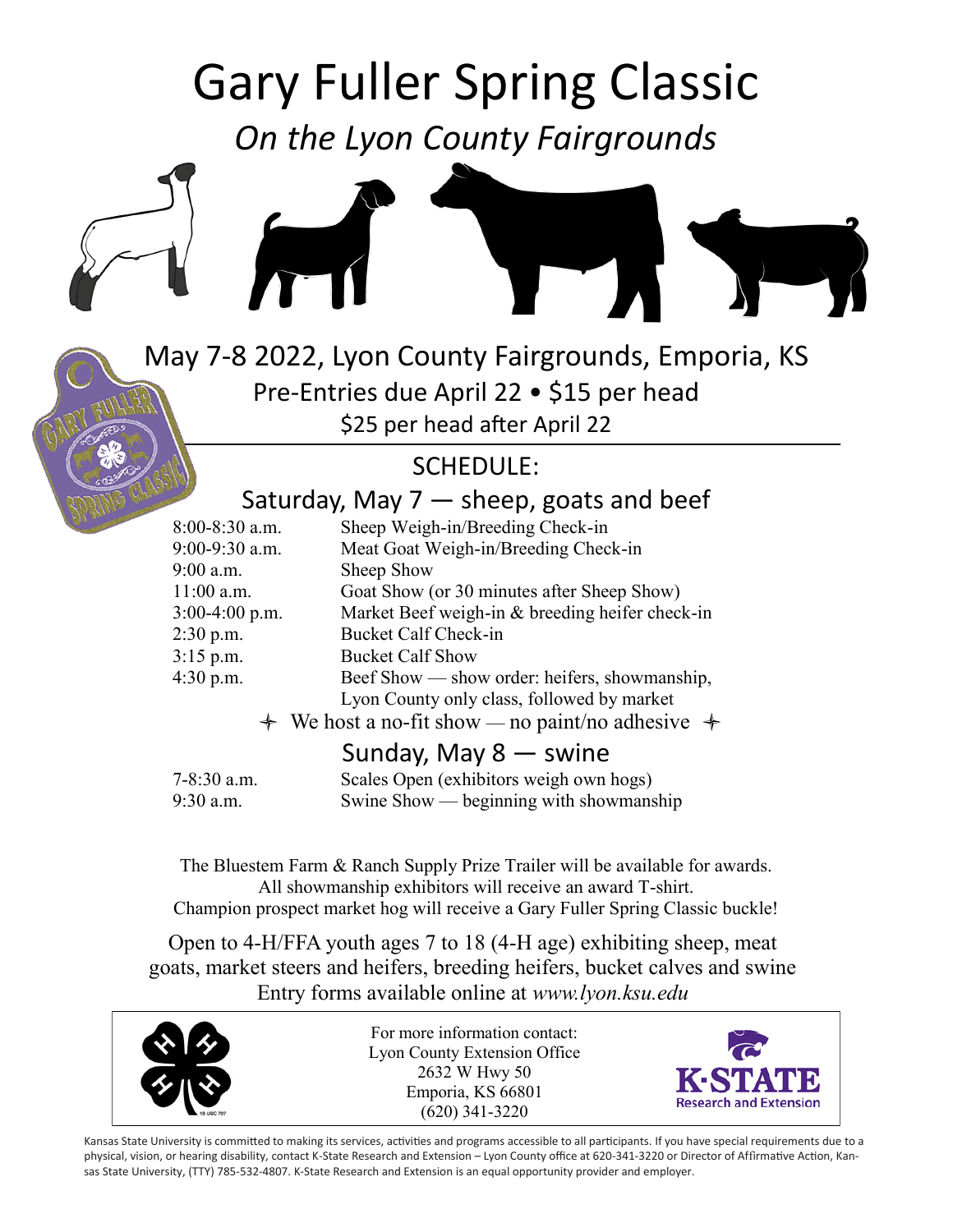

## Gary Fuller Spring Classic



## 2022 Show Guidelines

Show coordinators reserve the right to keep any individual from showing in the Gary Fuller Spring Classic for any reason they deem necessary.

#### **General Show Rules:**

- No bedding is allowed Mats only. Bring generators.
- No parents allowed in the make-ready area.
- To enter showmanship classes at no cost, a paid class entry must be made by exhibitor.

#### **Health Requirements:**

• Show officials reserve the right to remove any animal from the grounds if it appears diseased, emaciated or extremely unthrifty. All animals are subject to examination by show officials/representatives. If infected animals are found, the entire trailer will be sent home.

#### **Sheep/Meat Goats:**

- No bedding is allowed Mats only. Bring generators.
- Exhibitors must show their own animal for showmanship classes.
- All market classes will be weighed and divided into classes by weight only.
- Five head or more of a breed will constitute a ewe breed class. Yearling ewes may be sorted by breed if numbers warrant.
- Breeding does will be shown by weight.
- All animals must be identified with a registered tattoo or an official USDA premise ID tag. Kids or lambs, under 8 weeks of age, accompanying their dams, are exempt from identification/tagging requirements.
- Animals shown in Market classes are not eligible to show in breeding classes. Market lambs may be ewes or wethers and must be slick shorn. No artificial coloring allowed.

#### **Beef**:

- No-fitting allowed (no paint/no adhesive)
- All market classes will be weighed and divided into classes by weight and breed. Breeding heifers cannot be shown as market heifers.
- Must have 3 head to make a breed class.
- Heifers must have registration papers to show in a breed class.
- Exhibitors must show their own animal for showmanship classes.
- No bucket calves in showmanship classes.

#### **Swine:**

 All market classes will be weighed and divided into classes by weight and breed.

**Show order/Class No.**  With a paid class entry, there is no charge for showmanship classes.

**Saturday, May 7 Sheep:** Class 1 — Showmanship 14 & Over Class 2 — Showmanship 10-13

Class 3 — Showmanship 7-9 **Breeding Show —** Class 4 — Dorset Ewe Class 5 — Hampshire Ewe Class 6 — Crossbred Ewe Class 7 — AOB Ewe Class 8 — Yearling Ewe (all breeds) **Supreme Ewe**

**Prospect Market Show** (110 lb. wt. limit for champion) Class 9 — All breeds Class 10 — Lyon Co. Market Lambs

#### **Meat Goats:**

Class 11 — Showmanship 14 & **Over** Class 12 — Showmanship 10-13 Class 13 — Showmanship 7-9 Class 14 — Prospect Meat Goats, classes broken by weight Class 15 — Lyon Co. Meat Goats

#### **Breeding Doe**

Class 16 — All Breeding Does Does will show by weight

**Beef:** Class 17 — bucket calves

#### **Heifers (5 head/breed or show AOB):**

Class 18 — Angus Class 19 — Red Angus Class 20 — Commercial Class 21 — Charolais Class 22 — Chianina Class 23 — Gelvieh Class 24 — Hereford Class 25 — AOB Class 26 — Maine Anjou Class 27 — Shorthorn Class 28 — Simmental

#### **Beef, cont.: Showmanship**

Class 29 — Showmanship 14 & Over Class 30 — Showmanship 10-13 Class 31 — Showmanship 7-9

#### **Market Steers (3head/breed or show under crossbred):**

Class 32 — Lyon County only Market Steer/Market Heifer Class 33 — Angus Class 34 — Red Angus Class 35 — Appendix Shorthorn Class 36 — Charolais Class 37 — Chianina Class 38 — Gelvieh Class 39 — Hereford Class 40 — Maine Anjou Class 41 — Shorthorn Class 42 — Simmental Class 43 — Crossbred **Market Heifers:** Class 44 — All Breeds

#### **Sunday, May 8**

**Swine:** Class 45 — Showmanship 14 & Over Class 46 — Showmanship 10-13 Years Class 47 — Showmanship 7-9 Years Class 48 — Duroc Class 49 — Hampshire Class 50 — Yorkshire Class 51 — Spot Class 52 — Berkshire Class 53 — Crossbred  $Class 54 - AOB$ Class 55 — Lyon County Swine Class (all breeds, all weights — Lyon County 4-Hers only)

Exhibitors are to be 4-H/FFA youth ages 7 to 18 (4-H age). The Lyon County Extension Office and all concerned are not responsible in case of accident or injury.

Kansas State University is committed to making its services, activities and programs accessible to all participants. If you have special requirements due to a physical, vision, or hearing disability, contact K-State Research and Extension – Lyon County office at 620-341-3220 or Director of Affirmative Action, Kansas State University, (TTY) 785-532-4807. K-State Research and Extension is an equal opportunity provider and employer.